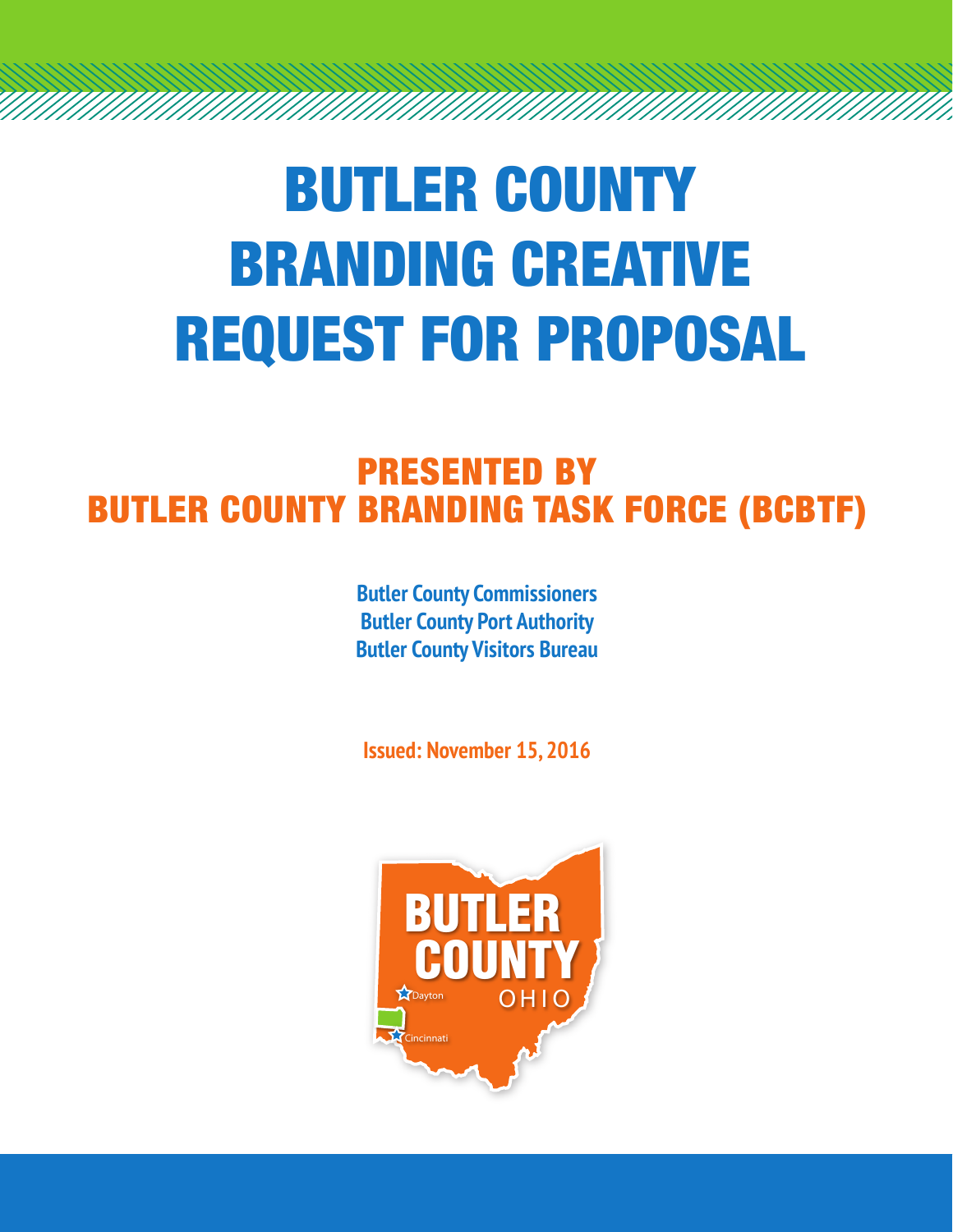## **TABLE OF CONTENTS**

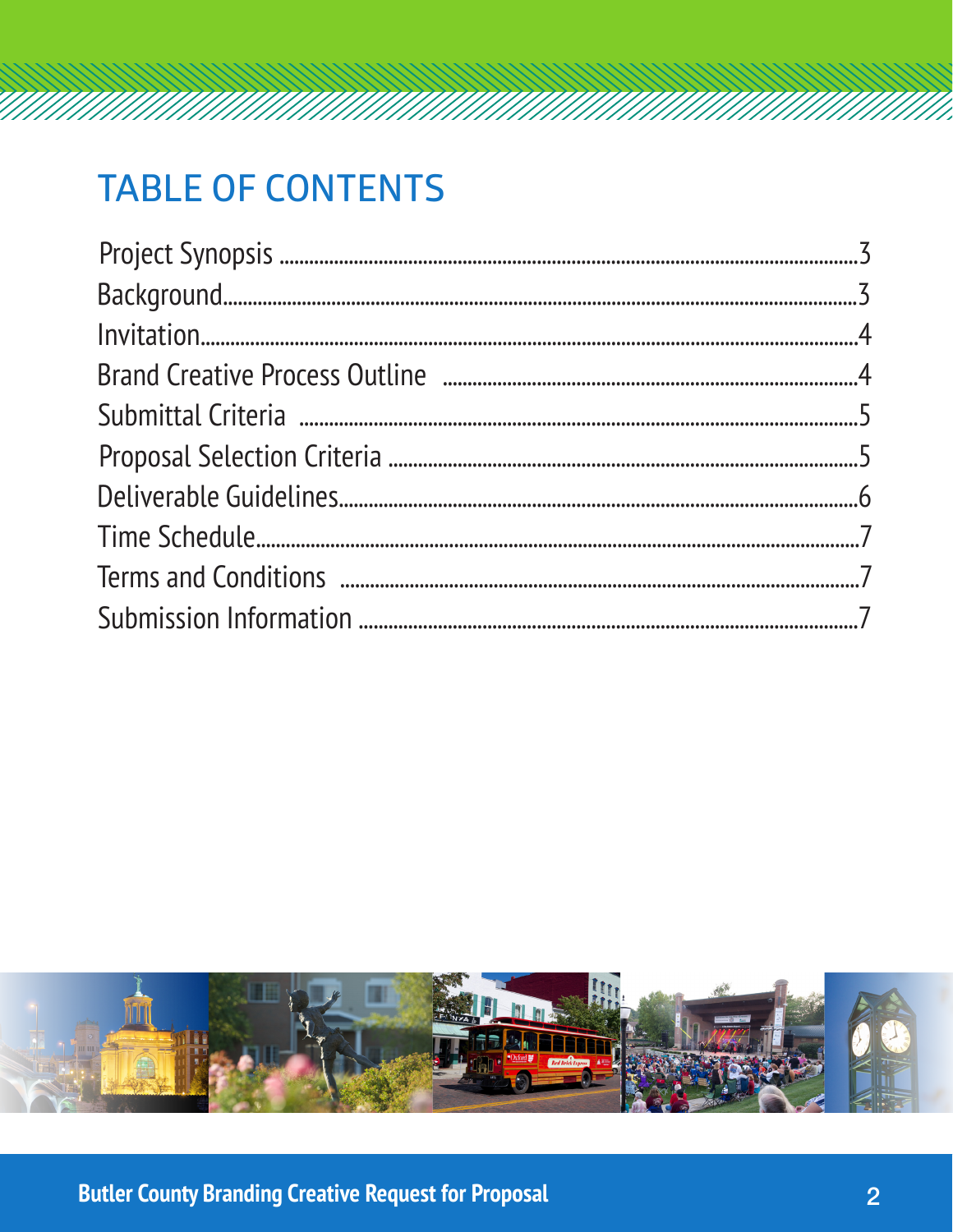#### **PROJECT SYNOPSIS**

In the past 15 years, Butler County has seen substantial positive growth, development and change in our business community, our tourism industry and our resident population.

In order to better reflect our changing county and to continue to remain relevant to our residents, business community and our visitors as well as the future development of the County, the Butler County Commissioners, Butler County Port Authority and the Butler County Visitors Bureau have launched a bold initiative called Project Spark.

Phase 1 of Project Spark is currently nearing completion and will conclude with a final brand platform including brand pillars, brand characteristics and brand story. This framework outlines a cohesive voice and direction that will continue Butler County's forward thinking attitude and guide marketing, promotional, public relations and community outreach efforts with the goal of positioning the county is one of the leading counties in the country.

Following the completion of Phase 1, Phase 2 (Brand Creative Development) and Phase 3 (Brand Implementation Development) will be conducted to bring Project Spark to life. This RFP is specifically for Phase 2.

#### **BACKGROUND**

Butler County, Ohio founded in 1803 is one of Ohio's oldest counties yet one of the fastest growing today. As the birthplace to four governors and home to thriving industry, education, arts and sports, Butler County comprises both small, rural settlements and flourishing cities. Its county seat is Hamilton, where the first fort was built on the bank of the Great Miami River. It is named for Richard Butler of Pennsylvania, a major general in the American Revolutionary War. Butler died in 1791 fighting American Indians in northern Ohio. His army marched out of Fort Hamilton, where the city of Hamilton now stands.

Butler County is located in Ohio's southwestern corner. Located between the cities of Cincinnati and Dayton on Interstate 75, Butler County is within 600 miles of 64% of the nation's population. It is within a one-day drive to 20 major metro markets including Atlanta, Charlotte, Chicago, Detroit, Nashville, Milwaukee, Pittsburgh, St. Louis, Toronto and Washington DC. Its western boundary lies on the Indiana border. The county is generally rural, although urban areas cover twelve percent of Butler County's 467 square miles.

The county's largest city is Hamilton, the county seat, with a population of 62,486 people in 2014. Middletown and Fairfield are the next two largest cities, with populations of more than forty thousand people in 2014. An estimated 374,158 people resided in Butler County in 2014. The county averages approximately 798 people per square mile. Butler County is one of 88 counties in Ohio and its 2014 population of 374,158 ranked 8th in the state.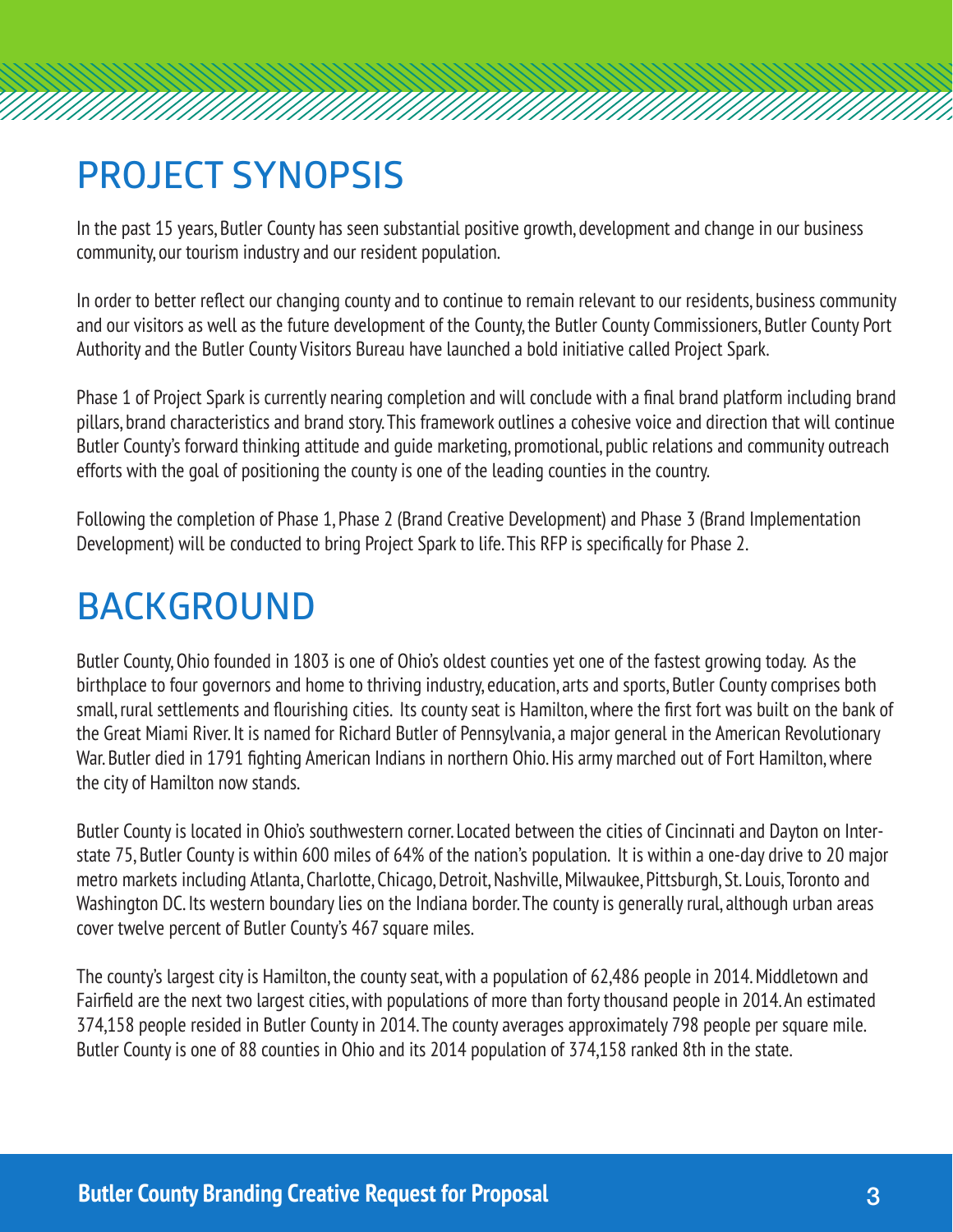#### **INVITATION**

The Butler County Branding Task Force (BCBTF), comprised of the Butler Commissioners, Butler County Port Authority and Butler County Visitors Bureau, is requesting proposals from qualified firms to develop brand creative elements for Butler County as a desired county for business, tourism and residential audiences. These brand creative elements will reflect the brand platform developed as part of Phase 1 of Project Spark. Resulting deliverables will be used in a variety of traditional and online mediums as part of the county's marketing, promotional, public relations and community outreach efforts.

### **BRAND CREATIVE PROCESS OUTLINE**

The Butler County Branding Task Force (BCBTF) has outlined the brand creative proposal and development process below.

#### **Part A**

- Designers, freelancers and agencies with logo creation experience are welcome to submit a proposal to design a logo that translates the Project Spark Phase 1 brand platform into a visual identity for Butler County.
- Those submitting a proposal must meet the RFP requirements outlined in the Submittal Criteria and Deliverable Guidelines sections. (As noted, suggested Butler County logos concepts are not part of the RFP submission process.)
- The BCBTF will assess proposals.
- A maximum of five (5) individuals/design firms/agencies will be selected by the BCBTF to proceed to Part B.

#### **Part B**

- Each of the selected firms, upon acceptance of offer and signed agreement, will be compensated in the amount of \$2,000 upon submission of up to three (3) logo concepts.
- The BCBTF will review submitted concepts and select up to five (5) total to proceed for broader community and stakeholder feedback and evaluation.
- The BCBTF will make a final selection on one (1) chosen logo concept.

#### **Part C**

• The final chosen individual/design firm/agency will be compensated in the amount of \$5,000, upon acceptance of offer and signed agreement (in addition to the \$2,000 already paid for logo concept submissions) upon completion of final logo files and logo usage guidelines and collateral materials noted in the Deliverable Guidelines section of this RFP.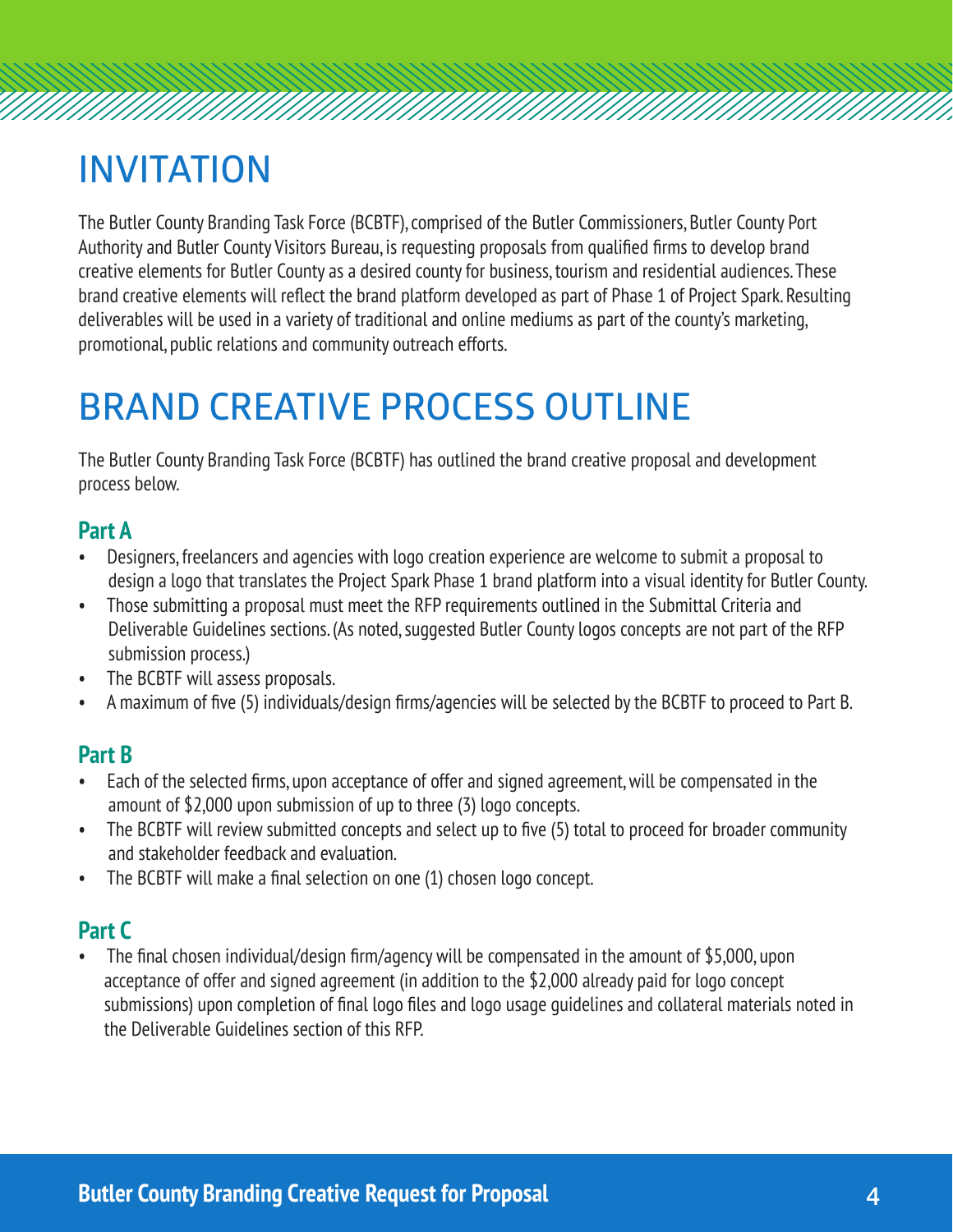### **SUBMITTAL CRITERIA**

For consistency of evaluation, each proposal submittal must contain at least the following elements:

- **1. Firm Experience:** A resume of experience and other credentials that illustrate your qualifications and abilities to undertake the project. Provide at least three (3) examples of work in the last three (3) years, including a short description of the strategy behind each logo and images of logo work in use.
- **2. Agreement of Concept Guidelines:** Agree to submit concepts that echo the Brand Platform established in Phase 1 of Project Spark and to agree to submit concepts that meet minimum requirements outlined below.
- **3. References:** A list of references providing names, organizational names, addresses and phone numbers of previous clients. This section should also contain details about type and size of projects.
- **4. Project Team Composition:** A team description including resumes for all team members. Identify the capacity in which team members will be used, and identify a Project Manager for ongoing contact. Only include descriptions and resumes of people who will have continuous or substantial involvement in the project.
- **5. Approach to the project:** A project approach description, which embraces the outlined proposed Scope of work. Scope of work elements may be expanded to provide further detail or modified to reflect specific procedures unique to the Firm.
- **6. Statement of Project Collaboration:** A statement confirming the firm's willingness to collaborate with Phase 1 firm and BCBTF to refine and adjust logo concepts if needed.
- **7. Number of Proposals:** Please submit five (5) copies of the proposal.

### **PROPOSAL SELECTION CRITERIA**

The criteria are generally listed in order of relative importance from the highest to the lowest weighted factors. Proposals will be evaluated on criteria including, but not limited, to the following:

- 1. The quality and clarity of the proposal as well as the presentation materials that will be considered a reflection of the team's ability to produce work that will reflect direction provided by Phase 1 of Project Spark.
- 2. Demonstrated experience on logo and brand creative projects within the past three (3) years.
- 3. Qualifications of the personnel assigned to the project, demonstrating experience in the software, hardware and technical knowledge required to produce vector-based files.
- 4. Satisfactory reference checks relating to past work relationships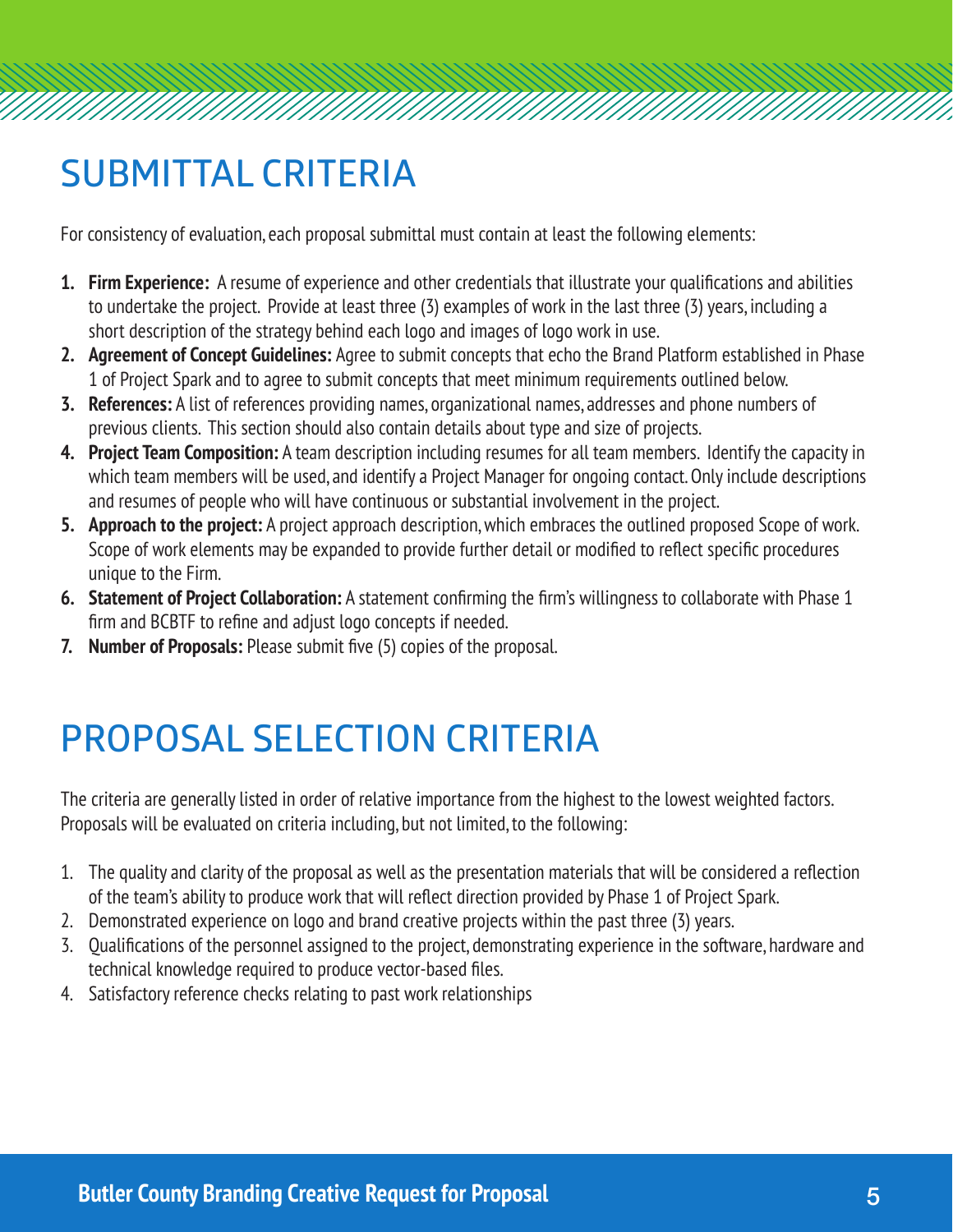### **DELIVERABLE GUIDELINES**

#### **Part A**

- Deadline for proposal submission is 5 p.m., November 30.
- Proposals must be submitted in hard copy form.
- Proposals must include samples of minimum three (3) previous logo projects with explanations of intended strategy, not logo concepts for this project.

#### **Part B**

- If firm is selected, submit or develop one (1) to three (3) logo concepts that reflect the brand strategy, have visual impact and high design integrity.
- Logos must also meet the following minimum criteria: be submitted in 4-color and black versions, work at multiple sizes (large and small), work in a variety of media (print, online, apparel, out-of-home, etc) and reproduce well from vector-based files.
- Logo concept(s) must be flexible and customizable for different organizations and groups. (i.e., logo must allow for lockup interations for various Butler County departments, organizations, assets and partnerships, yet still produce a cohesive look and familial relationship between all logo versions.)
- For evaluation, logo concepts must be submitted in the following formats:
	- Files in EPS and JPG formats
	- Four-color version on white background
	- Four-color version on dark background
	- Black-only version
	- One supplemental partnership logo sample for each original logo concept

#### **Part C**

- If firm is selected, three rounds of logo and collateral asset revisions will be within the scope of the contract.
- Final deliverables will include the following:
	- Logo iterations (original and partnership derivative logos) for up to 10 different organizations or entities.
	- Files in EPS and JPG formats
	- Four-color version
	- Grayscale version
	- Black version
	- Reversed out version
	- Logo usage guidelines to include approved color palette (PMS, CMYK, RGB, grayscale), examples of correct & incorrect usage, sizing guidelines, clear zone guidelines, minimum size, and font recommendations.
	- Organizational collateral designs & files including, but not limited to, business cards, letterhead, envelopes, etc.